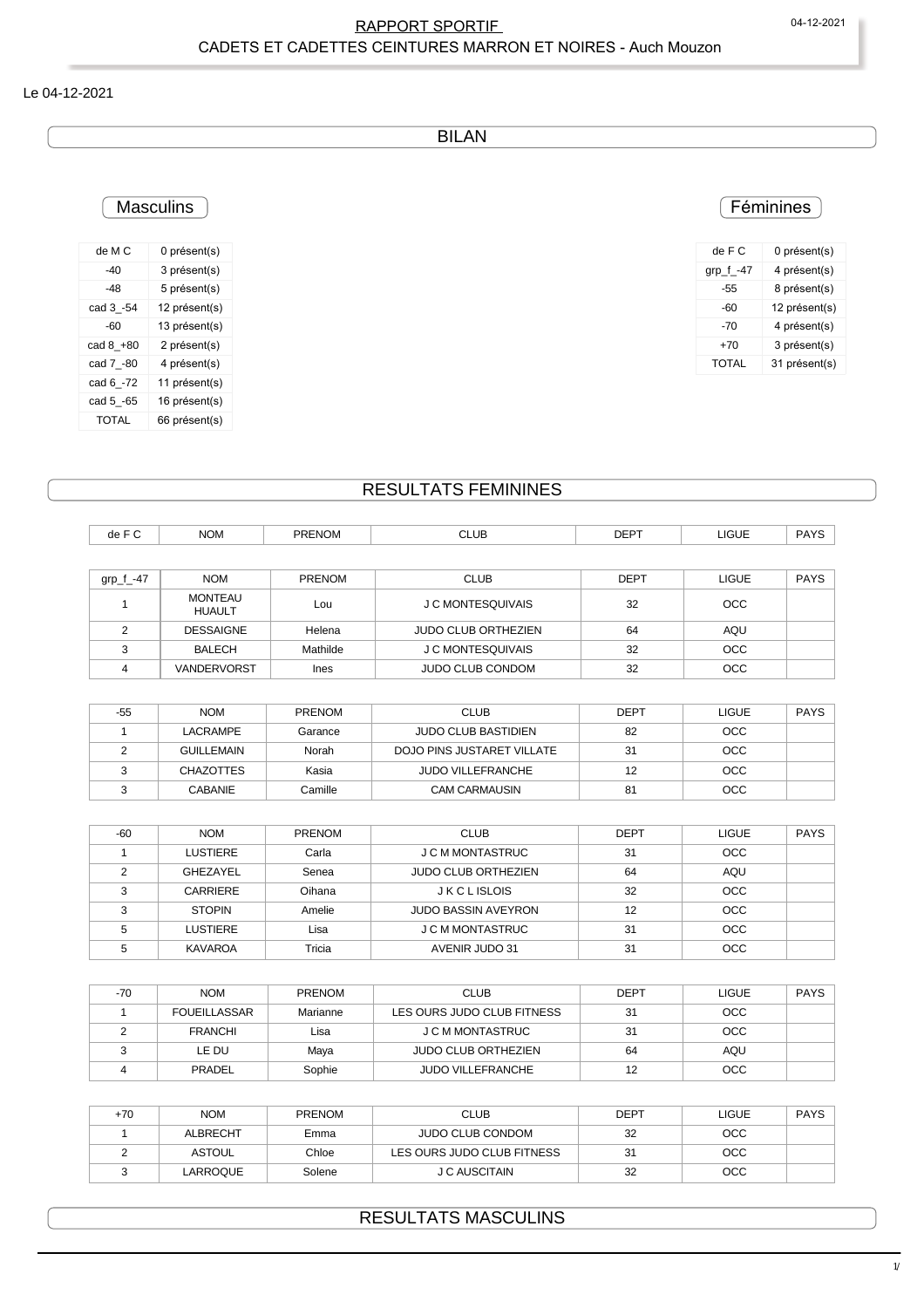### RAPPORT SPORTIF 04-12-2021 CADETS ET CADETTES CEINTURES MARRON ET NOIRES - Auch Mouzon

| dе<br>ĸл | <b>NOM</b> | <b>IN</b><br>⊢N€ | $ -$ | . <i>.</i><br>∙∟ت | <b>IGUE</b><br>___ | $\sqrt{2}$ |
|----------|------------|------------------|------|-------------------|--------------------|------------|
|          |            |                  |      |                   |                    |            |

| $-40$ | <b>NOM</b>     | <b>PRENOM</b> | <b>CLUB</b>                   | DEPT | LIGUE      | <b>PAYS</b> |
|-------|----------------|---------------|-------------------------------|------|------------|-------------|
|       | SANJUAN        | Remy          | BOUJAN JUDO CLUB              | 34   | <b>OCC</b> |             |
|       | <b>TONNELE</b> | Mathis        | JC DE BOE                     | 47   | AQU        |             |
|       | <b>TOUGNE</b>  | Lorys         | SEYSSES ARTS MARTIAUX JUDO JJ | 31   | <b>OCC</b> |             |

| $-48$ | <b>NOM</b>     | PRENOM    | <b>CLUB</b>                   | <b>DEPT</b> | <b>LIGUE</b> | <b>PAYS</b> |
|-------|----------------|-----------|-------------------------------|-------------|--------------|-------------|
|       | <b>SUC</b>     | Alexandre | J C.FONTENILLES-LEGUEVIN      | 31          | <b>OCC</b>   |             |
|       | <b>RUH</b>     | Gabriel   | BOUJAN JUDO CLUB              | 34          | <b>OCC</b>   |             |
|       | <b>GUIRAL</b>  | Thomas    | AVENIR JUDO 31                | 31          | <b>OCC</b>   |             |
|       | <b>JOURDAN</b> | Hugo      | SEYSSES ARTS MARTIAUX JUDO JJ | 31          | <b>OCC</b>   |             |
|       | <b>MOREL</b>   | Victor    | DOJO PINS JUSTARET VILLATE    | 31          | <b>OCC</b>   |             |

| cad 3 -54 | <b>NOM</b>          | <b>PRENOM</b> | <b>CLUB</b>                      | DEPT | <b>LIGUE</b> | <b>PAYS</b> |
|-----------|---------------------|---------------|----------------------------------|------|--------------|-------------|
|           | CHATELAIN           | Larry         | CARBONNE JUDO CLUB               | 31   | <b>OCC</b>   |             |
|           | <b>PARRA</b>        | Samuel        | SEYSSES ARTS MARTIAUX JUDO<br>JJ | 31   | <b>OCC</b>   |             |
| ∘         | <b>EVEN</b>         | Kelyann       | ARTS MARTIAUX LESCURE 81         | 81   | <b>OCC</b>   |             |
|           | SAUVAGE             | Gabriel       | AVENIR JUDO 31                   | 31   | <b>OCC</b>   |             |
|           | <b>BIDAUD</b>       | Benjamin      | LES OURS JUDO CLUB FITNESS       | 31   | <b>OCC</b>   |             |
| 5         | <b>GRZEGOROWSKI</b> | Antton        | LES OURS JUDO CLUB FITNESS       | 31   | <b>OCC</b>   |             |

| -60 | <b>NOM</b>          | <b>PRENOM</b> | <b>CLUB</b>                   | <b>DEPT</b> | <b>LIGUE</b> | <b>PAYS</b> |
|-----|---------------------|---------------|-------------------------------|-------------|--------------|-------------|
|     | <b>MARTY</b>        | Pierre        | J C M MONTASTRUC              | 31          | <b>OCC</b>   |             |
| っ   | <b>SEMENADISSE</b>  | Tristan       | SEYSSES ARTS MARTIAUX JUDO JJ | 31          | <b>OCC</b>   |             |
| 3   | <b>DONNADIEU</b>    | Tom           | <b>JUDO CLUB BASTIDIEN</b>    | 82          | <b>OCC</b>   |             |
| 3   | <b>BIZOIRRE</b>     | Enzo          | LES OURS JUDO CLUB FITNESS    | 31          | <b>OCC</b>   |             |
| 5   | <b>RAUD</b>         | Tristan       | SEYSSES ARTS MARTIAUX JUDO JJ | 31          | <b>OCC</b>   |             |
| 5   | <b>DERY</b>         | Romain        | J C M MONTASTRUC              | 31          | <b>OCC</b>   |             |
| 5   | <b>MAMERI</b>       | Diahid        | AVENIR JUDO 31                | 31          | <b>OCC</b>   |             |
| 5   | <b>CHAPEAUBLANC</b> | Alexis        | ARTS MARTIAUX LESCURE 81      | 81          | <b>OCC</b>   |             |

| $+80$<br>cad 8 | <b>NOM</b> | <b>PRENOM</b> | CLUB                      | DEPT | LIGUE | <b>PAYS</b> |
|----------------|------------|---------------|---------------------------|------|-------|-------------|
|                | COLLEWET   | Sasha         | JC VILLEFRANCHE LAURAGAIS | ີ    | осс   |             |
|                | AHRIZI     | Rayan         | JUDO CLUB CONDOM          | 32   | осс   |             |

| cad 7 -80 | <b>NOM</b>    | <b>PRENOM</b>   | <b>CLUB</b>                        | <b>DEPT</b> | <b>LIGUE</b> | <b>PAYS</b> |
|-----------|---------------|-----------------|------------------------------------|-------------|--------------|-------------|
|           | <b>MALIN</b>  | Lazare          | AVENIR JUDO 31                     | 31          | <b>OCC</b>   |             |
|           | DERAULT       | Lilian          | <b>JUDO CLUB ORTHEZIEN</b>         | 64          | AQU          |             |
|           | <b>REVERT</b> | <b>Baptiste</b> | LES OURS JUDO CLUB FITNESS         | 31          | <b>OCC</b>   |             |
|           | CARAYON       | Thomas          | <b>JUDO CLUB QUINT-FONSEGRIVES</b> | 31          | <b>OCC</b>   |             |

| cad 6 -72 | <b>NOM</b>     | <b>PRENOM</b>  | <b>CLUB</b>                 | <b>DEPT</b> | <b>LIGUE</b> | <b>PAYS</b> |
|-----------|----------------|----------------|-----------------------------|-------------|--------------|-------------|
|           | <b>GOUZE</b>   | <b>Mathias</b> | LES OURS JUDO CLUB FITNESS  | 31          | <b>OCC</b>   |             |
|           | <b>REGNIER</b> | Jules          | JUDO CLUB QUINT-FONSEGRIVES | 31          | <b>OCC</b>   |             |
|           | AGRO           | Thomas         | J C AUSCITAIN               | 32          | <b>OCC</b>   |             |
|           | AGRANIOU       | Soufiane       | ATMOSPHERE JUDO TOULOUSE    | 31          | <b>OCC</b>   |             |
|           | RONDEAU        | Remi           | AVENIR FONSORBAIS           | 31          | <b>OCC</b>   |             |
|           | <b>GRANGE</b>  | Eneko          | LOMBEZ SAMATAN JUDO         | 32          | <b>OCC</b>   |             |